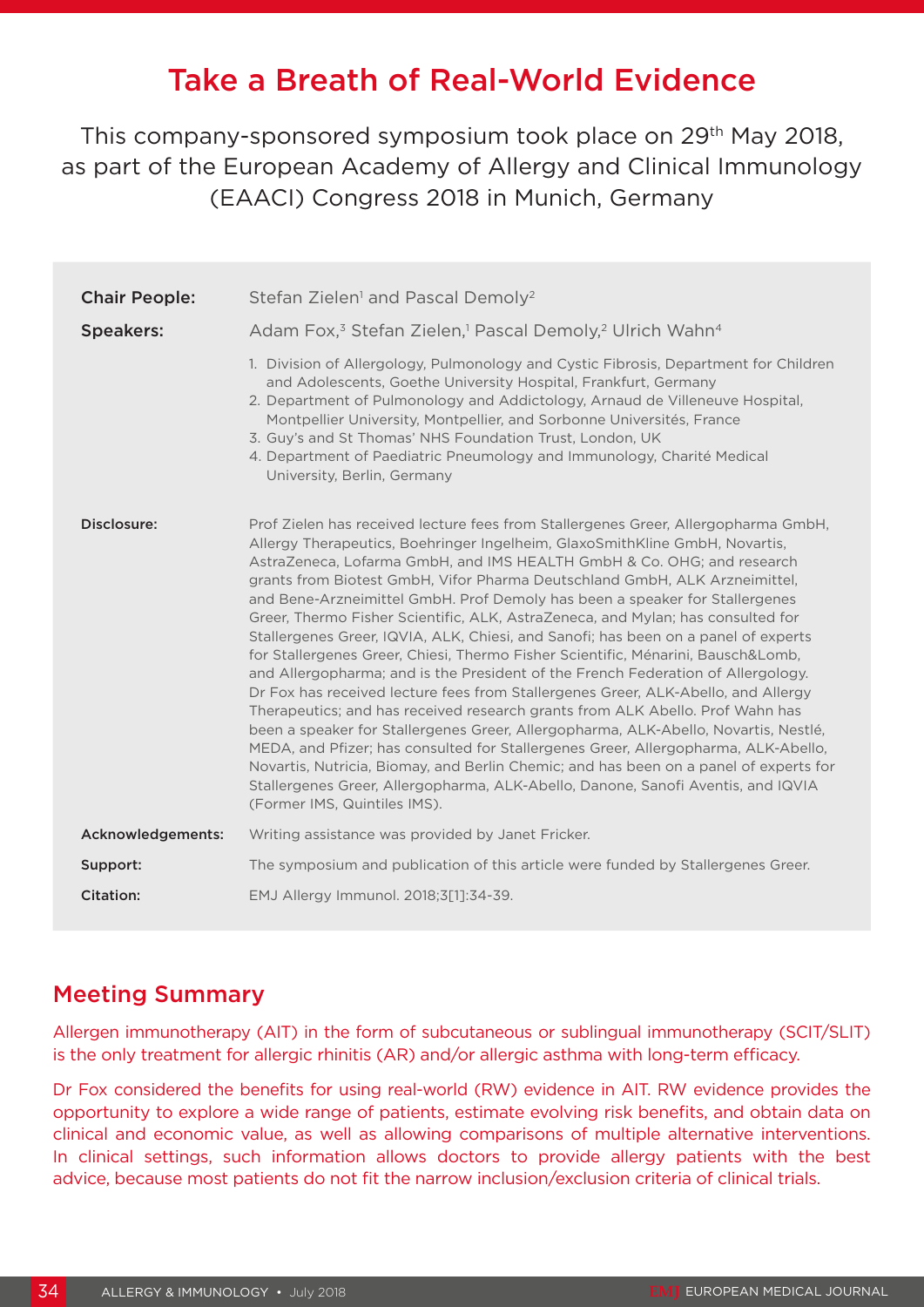The benefits of RW research can be illustrated by two studies that are part of the Bringing Real-World Evidence to Allergy Treatment for Health (BREATH) programme, which was launched by Stallergenes Greer.

Prof Zielen provided an overview of the design of the German Birch AIT and French Grass SLIT Tablets RW studies. The studies are retrospective cohort studies based on IQVIA™ longitudinal prescription databases allowing patient follow-up. Follow-up was up to 9 years in Germany. Both studies share three objectives: looking at progression of AR after treatment cessation, initiation of new asthma medication in patients with AR (not asthma) at baseline, and progression of asthma medication use in patients with asthma (with or without AR at baseline).

Exploring the studies in greater detail, Prof Demoly presented the French Grass SLIT Tablets RW study, which compared 1,099 patients treated with SLIT with 24,475 controls not treated with SLIT. The results for the SLIT cohort versus the control cohort demonstrated long-term benefits for AIT (up to 2 years after treatment cessation), significantly reduced AR medication intake (p<0.001), significantly reduced asthma medication intake (p=0.003), and significantly decreased initiation of asthma medication (p=0.0013).

Prof Wahn presented the German Birch AIT RW study, which compared 9,001 AIT patients with 45,005 control patients not taking AIT. The results showed that AIT patients were significantly more likely to be AR medication-free (p<0.001), had reduced risk for initiation of asthma medication during the study (p=0.001), and were more likely to be asthma medication-free during 6 years of follow-up (p<0.001). Notably, when different types of AIT were compared to control, SLIT was not found to be any less effective than SCIT, opening the way for wider use of sublingual treatments.

#### Introduction

### David Tomlinson

The symposium addressed the question of how to optimise the quantity and quality of RW data for the benefit of patients. For example, the BREATH programme gathered information from >150,000 patients, tracked for 8 years. The audience discussed how RW data like this will change practice.

### Time to Think Bigger? Is Real-World Evidence a Game-Changer?

#### Doctor Adam Fox

While randomised controlled trials (RCT) are considered the gold standard for assessing safety and efficacy, their lengthy inclusion and exclusion criteria have created concerns that it may be difficult to generalise results to wider populations.

Recently, it has become possible to use RW evidence derived from sources outside typical clinical research, with examples including electronic hospital records, billing data, disease registries, and prescription databases. Such sources complement RCT by reflecting use in clinical practice. The approach offers costeffective possibilities to look at interventions over extended periods of time, creating new data gathering opportunities and changing the way clinicians think about the treatments they prescribe routinely. While RW evidence is increasingly recognised as an important source of information by organisations, such as the National Institute for Health and Care Excellence (NICE) and the U.S. Food and Drug Administration (FDA), in allergy the approach is still in its infancy.

RCT play a critical role in achieving product licences, with RW studies exploring what happens beyond product registration. Reallife populations may vary according to sex, age, ethnicity, comorbidities, disease severity, concomitant medications, and compliance.1 How such factors affect outcome needs to be explored; this will result in the possibility of using this information to design the next round of RCT.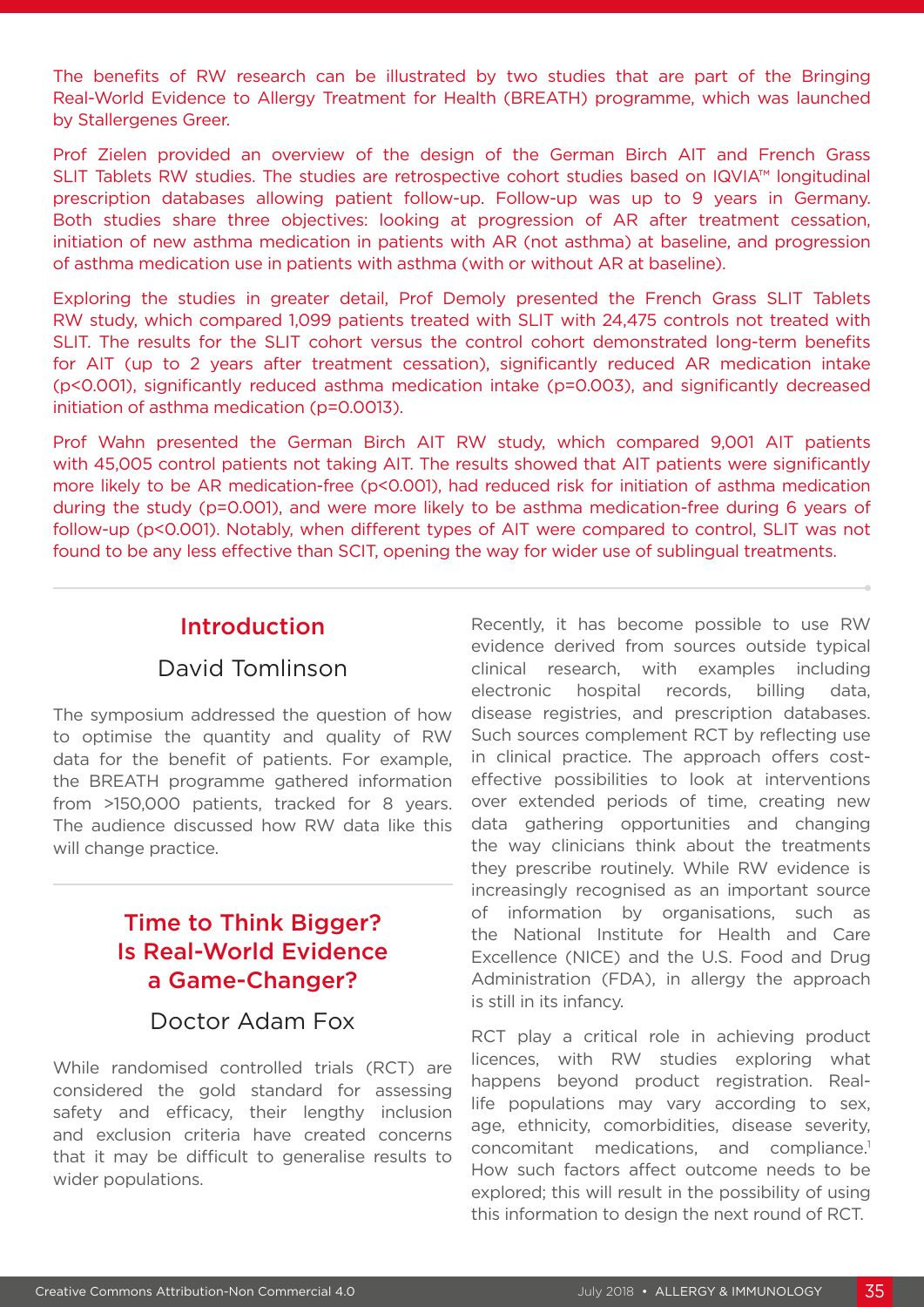The benefits of exploring RW data in the context of AIT include:

- **>** A wide range of patients, with possibilities to investigate diverse populations reflecting the range and distribution of patients observed in clinical practice; e.g., polysensitised patients.
- **>** The ability to estimate evolving risk– benefit profiles of AIT, including long-term clinical benefits and risks, such as whether hyposensitising children for AR influences later asthma outcomes.
- **>** Provide evidence related to the clinical and economical value of AIT in addition to safety and proper use. With RW data, it is possible to explore not just whether interventions are effective but where they are most and least effective.
- **>** Possibility for assessment of multiple alternative interventions to inform identification of optimal treatments.

In clinical settings, such information allows doctors to provide patients with the best advice, since most patients do not fit the narrow inclusion/exclusion criteria of clinical trials.

Studies have highlighted the challenges physicians face when treating AIT patients in real practice, which include the problem of selecting the right patient,<sup>2</sup> generalising results from studies to primary care, $3$  and the possibility that efficacy may only be achieved for patients with severe symptoms.<sup>4</sup> Even if the right patients are selected, questions remain about whether they will take treatments. It is widely acknowledged that patients in study settings are well motivated and good at taking medications, with a meta-analysis involving 81 SLIT studies and 9,998 patients showing excellent adherence, with only 14% dropping out.<sup>5</sup> Such data are in sharp contrast to a Dutch pharmacy study, which showed only 7% of 3,690 SLIT patients completed their 3-year course.6

Study nurses can have a beneficial impact on adherence, with Italian research showing the combination of education, contact, and follow-up reduced drop-out to 5% at 4 months and 12% at 1 year.<sup>7</sup> Such data provide a plausible explanation for differences observed between clinical trials and RW situations.

Despite such challenges, the benefit of AIT treatment in clinical practice was shown recently in a large-scale retrospective RW prescription database analysis using the German longitudinal prescription database, the IQVIA HealthLRx database. The study, which assessed the effectiveness of two grass pollen SLIT tablets, provides a good example of the use of big data. The BREATH large-scale retrospective analysis, which analysed data from 2008–2016, identified 2,851 SLIT patients. They were compared to 71,275 control patients who had seasonal AR; they had been prescribed nasal steroids during the grass pollen season but had not received AIT treatment. The study showed RW treatment of AR patients with grass pollen SLIT tablets versus control was associated with an additional 19% improvement in progression in the use of AR medication, a 30–40% risk reduction of initiating asthma medication, and an additional 17% reduction in asthma medication. These data show grass pollen tablet SLIT prolongs the time to getting asthma and reduces the need for asthma medication.8

In summary, RCT remain the gold standard and RW evidence provides data complementing their findings. RW evidence shows how RCT findings can be generalised to broader populations and reflect actual use in practice. However, while RCT evidence supports SLIT efficacy, poor patient selection or poor adherence may impact on effects in clinical practice. BREATH represents the first initiative to develop a substantial RW evidence base around AIT and demonstrates insights into its effects.

## What is the Impact of Allergen Immunotherapy on the Disease Evolution of Respiratory Allergy Patients?

#### Professor Stefan Zielen

Prospective study designs generally require primary data collection, providing a high degree of control over data collected. Disadvantages include studies taking longer and costing more than retrospective designs. Retrospective database studies, looking back in time using secondary data, have the potential to generate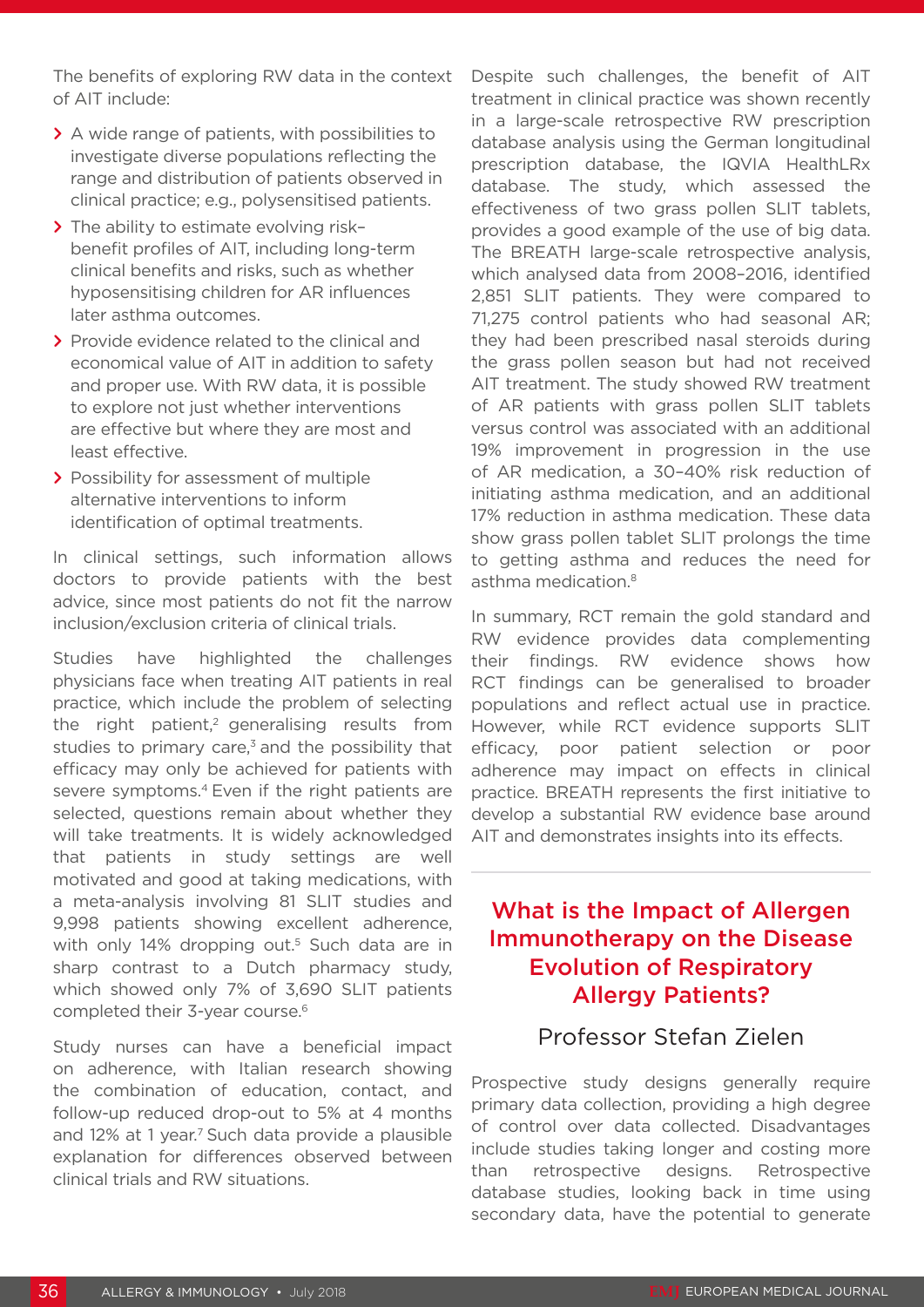large RW sample sizes quickly and efficiently. Limitations include the fact that the data already exist, allowing for no control over the information collected.

Both the German Birch AIT and the French SLIT Grass Tablets RW data studies are secondary data retrospective studies based on IQVIA longitudinal prescription databases. Patients have a unique ID across all their physicians and the database. Diagnoses are not recorded but are instead inferred from prescriptions. The German study (which retrospectively analysed data from 2008 onwards) involved data from >60% of German pharmacies, while the French study (which retrospectively analysed data from 2012 onwards) involved data from around 35% of French pharmacies.

The main difference was that the German study used birch AIT (in the form of drops, natural SCIT, or chemically modified allergoids) and the French study used grass tablet AIT. Individuals receiving these prescriptions were compared with control patients receiving only symptomatic drugs. For both studies, the three objectives were:

- **>** Progression of symptomatic AR medication after treatment cessation.
- **>** Initiation of new asthma medication in patients with AR (not asthma) at baseline during and after treatment cessation.
- **>** Progression of asthma medication use in patients with asthma (with or without AR at baseline).

For the AIT group, inclusion criteria were ≥5 years of age, ≥2 seasons of treatment with AIT, AR with or without asthma (grass tablets), AR and/or asthma (birch AIT), and  $\geq 1$  (grass) or 2 (birch) years follow-up after AIT cessation. The exclusion criteria for the AIT group were perennial and/or severe asthma, and to have received any other AIT in the past. For the control group, inclusion criteria were ≥5 years of age; AR with or without asthma (grass tablets); AR and/or asthma (birch AIT), defined as  $\geq 3$ prescriptions of AR; and/or asthma medication for 3 successive grass/birch pollen seasons. The exclusion criteria for the control group were a previous history of AIT and perennial and/or severe asthma.

The German study involved 9,001 AIT patients and 45,005 control patients, and the French study involved 1,099 AIT patients and 27,475 control patients. The key study periods were pre-index (1 year before AIT started representing baseline), index date (date of first AIT delivery), treatment period, and follow-up period (from date of expiry of the last AIT until end of study).

The strengths of the studies are that they reflect clinical practice and the use of AIT, they are nationwide studies representing large cohorts, they allow comparisons of AIT versus standard of care, and different formulations can be tested with the same methodology. Additionally, longitudinal data collection allows patient follow-up over time and the data covers a 9-year period, allowing assessment of long-term effectiveness. Weaknesses include that they are retrospective analyses, the clinical information was obtained via proxies (use of asthma and AR prescription data), and the ability to only detect reimbursed drugs.

### New Results from a French Study with Allergen Immunotherapy Tablets for Grass Pollen Allergies

#### Professor Pascal Demoly

The French study with SLIT tablets for grass pollen allergies was based on a prescription database involving data from one-third of French pharmacies.

Overall, 1,099 AIT patients who received grass pollen tablet SLIT for AR (62% with AR and 38% with AR and asthma) were compared to 27,475 controls who did not receive grass pollen tablet SLIT but had access to symptomatic AR (and asthma) medication (61% with AR and 39% with AR and asthma). For AIT patients, 27.7% were followed for three seasons and 72.3% for two seasons, and controls were followed for a minimum duration of 1 year and a maximum duration of 2 years. The shorter follow-up compared to the German study can be explained by the French prescription database being younger.

Regarding age, for SLIT patients, 43% were aged 5–17 years, 47% 18–45 years, and 10%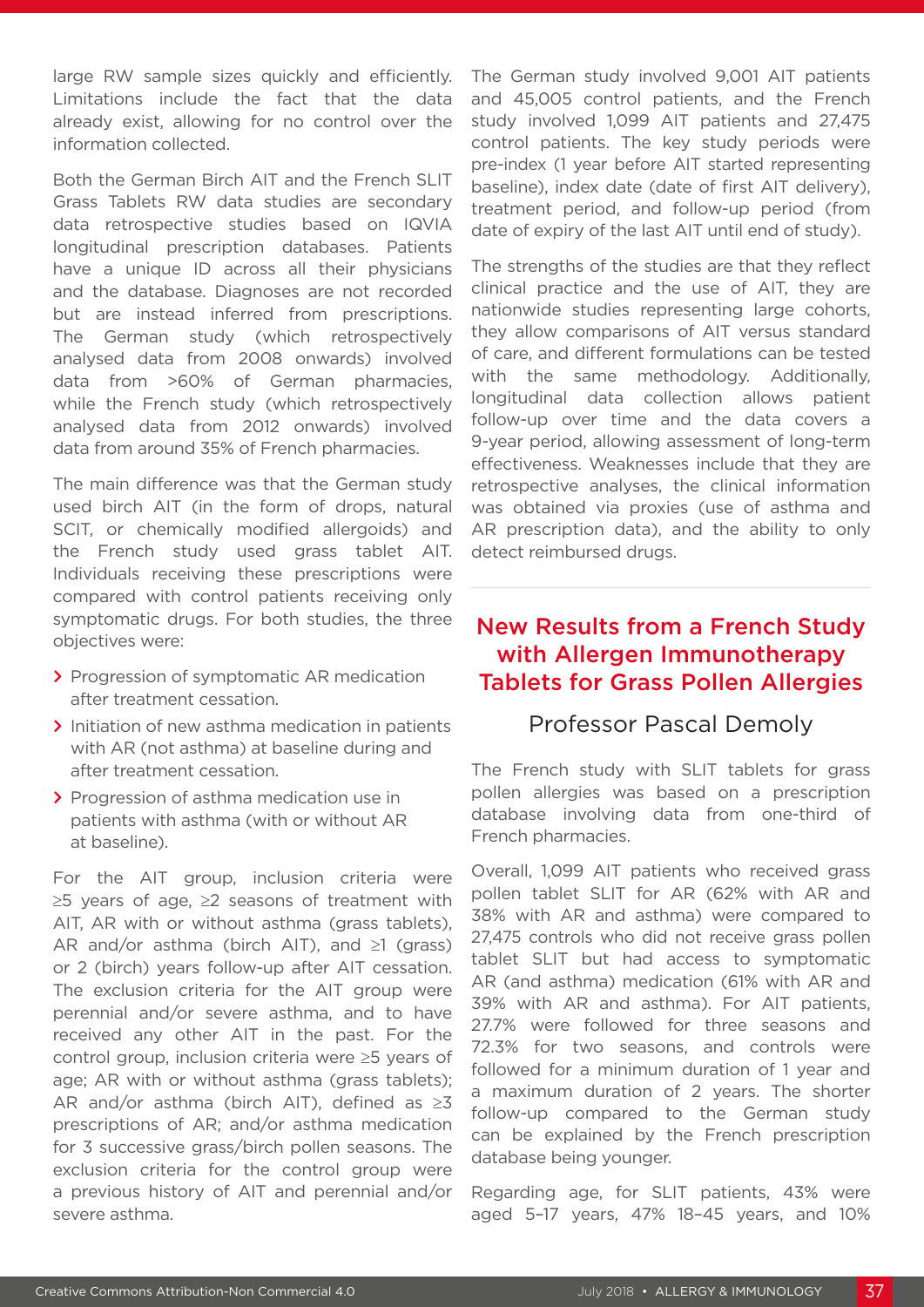>45 years; for the controls, 6% were aged 5–17 years, 24% 18–45 years, and 70% >45 years. The data demonstrate that, overall, AIT patients were younger than controls. However, a post hoc analysis found that even when subjects were paired according to age, the results remained strong.

Regarding the first objective (AR medication progression), the results showed a 50% reduction in SLIT group for AR medication prescriptions after treatment cessation. This was compared to a 30% increase for AR medication use in the control group (p<0.001). Additionally, it was found that 37.4% of AIT patients did not use AR symptomatic drug prescriptions during follow-up, compared to 4.5% of controls. This led to the conclusion that SLIT tablets for grass pollen AR lowered the number of patients using AR symptomatic medication by the end of the study.

Regarding the second objective (initiation of asthma medication), the results showed an additional 36.6% reduction in initiation of asthma medication for the AIT group versus the control group (p=0.003) in the treatment period. In the follow-up period, there was an additional 62.5% reduction in initiation of asthma medication for the AIT group versus control group (p=0.0025). Furthermore, a Cox regression analysis found a significant difference in the length of time AR patients without asthma at baseline did not initiate asthma medication for AIT patients versus the control group (hazard ratio: 0.36; p=0.0013). The findings led to the conclusion that SLIT tablets for grass pollen AR significantly reduce the relative risk of starting asthma medication in real life.

Regarding the third objective (progression of asthma medication), results showed that, during the treatment period, 16% of SLIT patients with asthma at baseline did not use treatments, in comparison to 7.1% of controls. In the followup period, 43.1% of the SLIT group with asthma did not use asthma symptomatic medication compared to 10.8% of controls. Overall, there was a 40% reduction in asthma medication in the AIT group after treatment cessation, compared to a 20% increase in the control group (p<0.0001).

In conclusion, the French investigators confirmed the previous German results $8$  in a study looking

at long-term benefits of grass pollen SLIT tablets with up to 2-years follow-up. The French study showed AR medication, asthma medication, and initiation of asthma medication were all significantly reduced.

#### New Results from a German Study with Allergen Immunotherapy for Birch Pollen Allergies

#### Professor Ulrich Wahn

Allergy research is now leaving the ivory tower of academic studies and entering the real world for use in real patients. In the German study on birch pollen allergic patients with AR and/or asthma, investigators compared the six birch-family pollen AIT products available in Germany (one natural SLIT, one natural SCIT, and four allergoid SCIT preparations) with symptomatic drugs. The study set out to understand whether AIT can help patients with AR get better, reduce the 'allergic march of asthma', and influence seasonal asthma; see earlier for the three study objectives.

In the German study, 9,001 AIT patients were matched to 45,005 control patients. The age distribution for both AIT patients and controls was 5–17 years (19.9%), 18–35 years (21.6%), 35–50 years (34.2%), and >50 years (24.3%). The number of seasonal cycles in the treatment period were two (45.1%), three (40.2%), four (13.3%), and five (1.5%). The follow-up duration of the study was an average of 4.4 years, with a minimum of 2 years and a maximum of 6.6 years.

Results for the first objective (AR medication progression) showed significantly more AIT patients (65.4%) than non-AIT patients (47.4%) were AR medication-free (overall response [OR]: 0.51; p<0.001). Furthermore, the proportion of AIT patients not using any AR medication was significantly higher than the control patients for all six different interventional groups.

Additionally, the proportion of patients not using AR symptomatic medication during follow-up was 65.4% for all AIT patients versus 47.4% for controls (OR: 0.51; p<0.001), and the significance was maintained in all AIT treatment groups. After covariate adjustment, the additional reduction in AR medication prescription during